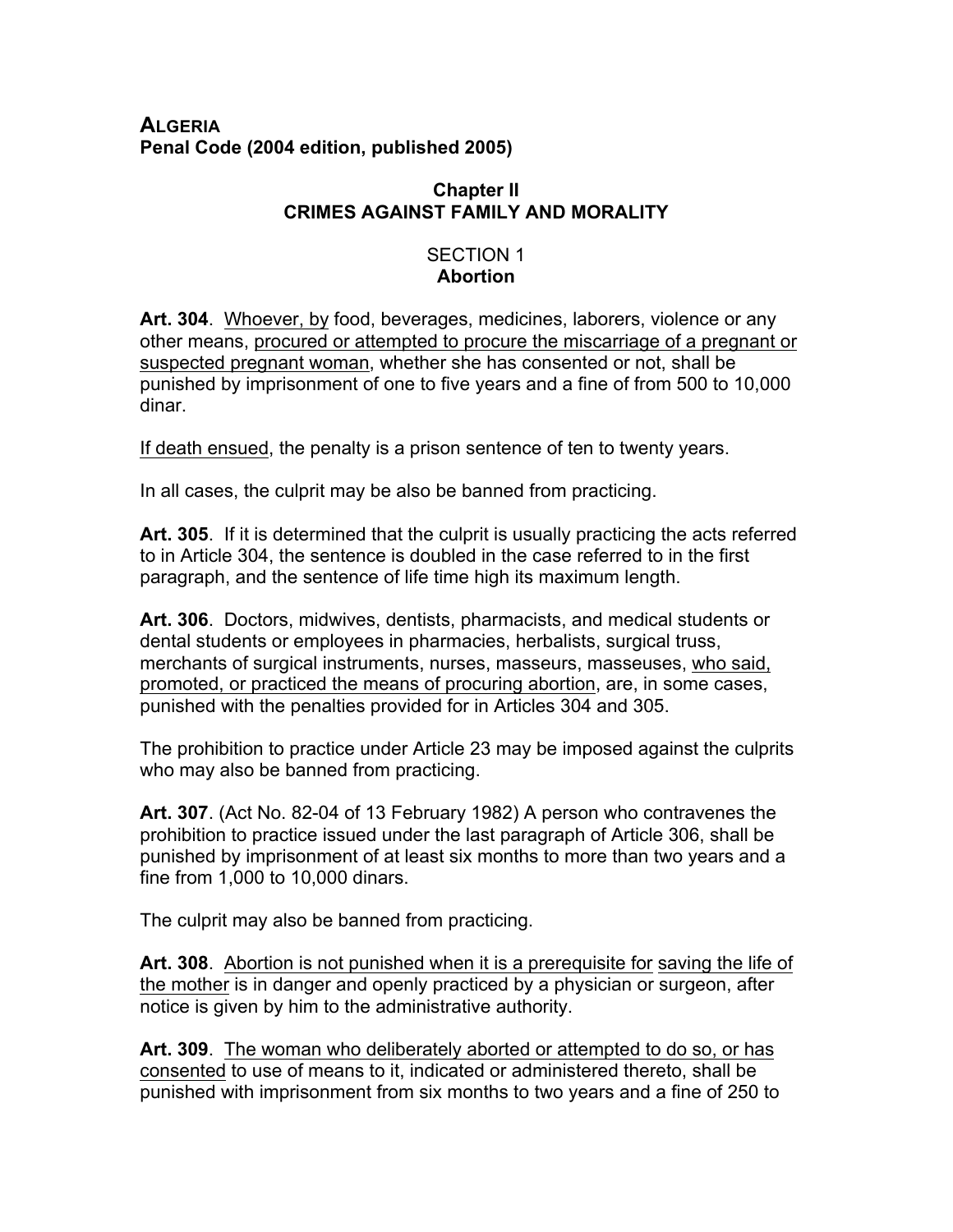1000 dinar.

**Art. 310**. (Act No. 82-04 of 13 February 1982) A person shall be punished with imprisonment from two months to three years and a fine of from 500 to 10,000 dinar, or one of these penalties, only if that person:

- by speeches uttered in public places or meetings;
- either by selling, offering for sale or supply, even non-public, or the exhibition, display or distribution on the streets or in public places, or by home delivery, delivery sub-band or in a sealed or unsealed, mailing envelope, or any agent of distribution or transport, books, writings, printed advertisements, displays, drawings, images and emblems;
- by advertising surgeries or medical institutions called,

provokes abortion, even though the provocation was not implemented.

**Art. 311**. Any conviction for an offense under this section includes, as of right, the prohibition to exercise any function and fill any job in any capacity whatsoever, in clinics or houses of childbirth, and all public or private institutions usually receiving payment or free of charge, and receiving any number of women in the state of apparent or suspected pregnancy.

Any conviction for attempt or complicity of the same offenses causes the same ban.

**Art. 312**. In case of conviction by a court, it has the force of res judicata for acts constituting, according to the Algerian law, the offenses specified in this section, the court sentenced the home said, in private Council, at the request of a public minister, the person duly summoned, it is appropriate for the application of the prohibition laid down in Article 311.

**Art. 313**. Whoever contravenes the prohibition imposed under Articles 311 and 312 shall be punished by imprisonment of six months to two years and a fine of 500 to 5000 dinar or one of these penalties.

**Law No. 85-05 of 16 December 1985 on the protection and promotion of health.**

 $\mathcal{L}=\{1,2,3,4,5\}$ 

 $\mathcal{L}_\text{max}$  and  $\mathcal{L}_\text{max}$  and  $\mathcal{L}_\text{max}$ 

**Art. 72**. (1) Abortion for therapeutic purposes is considered a necessary measure to save the life of the mother in danger, or preserve her from a serious threat to her physiological and mental balance.

(2) The abortion is performed by a physician in a specialized structure, after a joint medical examination with a physician.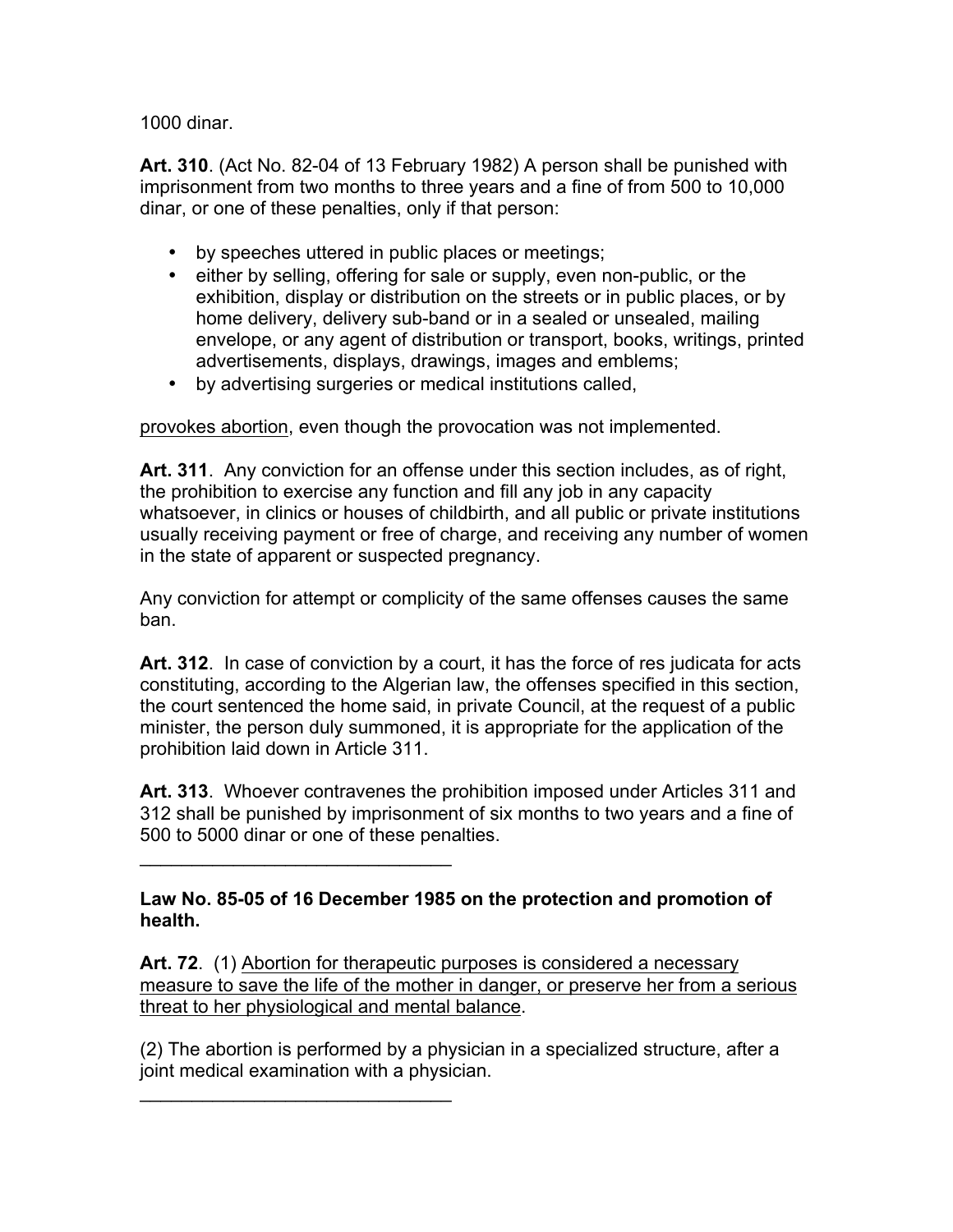# **Public Health Code, Ordinance No. 76-79 of 23 October 1976.**

**Article 28.** (1) Abortion is prohibited and punished according to the provisions of Articles 304-307 and 309-314 of the Penal Code.

(2) Nonetheless, abortion is permitted when it constitutes an indispensable therapeutic measure to save the life of the mother or to preserve her seriously threatened health, and when it is performed by a physician or surgeon after a joint consultation with a colleague and informing the health director of the district.

**Article 414.** (1) Therapeutic abortion may be carried out only subject to the provisions of Section 28 of this Code in cases where the mother's life is in danger or her health is seriously threatened and the operation is likely to save her life.

(2) "Therapeutic abortion" means the induced termination of pregnancy for therapeutic purposes before the foetus is viable.

In cases of therapeutic abortion, other than in emergencies, the physician shall comply with the following rules:

- 1. If the patient, having been duly informed of the seriousness of the case, refuses the operation, the physician shall comply with her feely expressed wishes;
- 2. If the physician considers, because of his convictions, that he cannot perform the abortion, he may withdraw provided that he ensures that care will continue to be provided by a qualified medical colleague.

**Code Pénal (2004 edition, published 2005)** 

# **CHAPITRE II CRIMES ET DÉLITS CONTRE LA FAMILLE ET LES BONNES MŒURS**

 $\mathcal{L}_\text{max}$  and  $\mathcal{L}_\text{max}$  and  $\mathcal{L}_\text{max}$  and  $\mathcal{L}_\text{max}$ 

### SECTION 1 **L'avortement**

**Art. 304** - Quiconque, par aliments, breuvages, médicaments, manœuvres, violences ou par tout autre moyen, a procuré ou tenté de procurer l'avortement d'une femme enceinte ou supposée enceinte, qu'elle y ait consenti ou non, est puni d'un emprisonnement d'un an à cinq ans et d'une amende de 500 à 10000 DA.

Si la mort en est résultée, la peine est la réclusion à temps, de dix à vingt ans.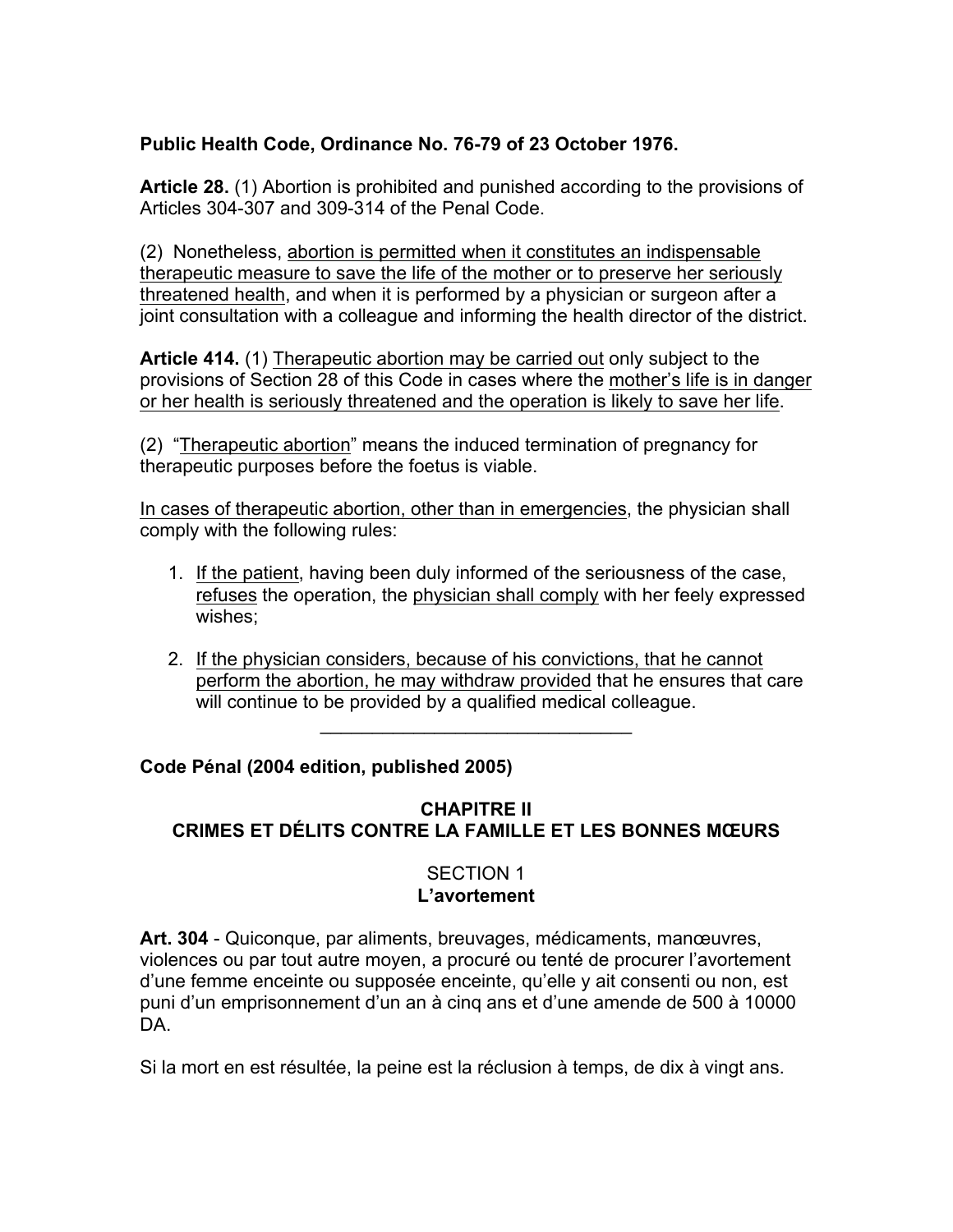Dans tous les cas, le coupable peut être, en outre, être interdit de séjour.

**Art. 305** - S'il est établi que le coupable se livrait habituellement aux actes visés par l'article 304, la peine d'emprisonnement est portée au double dans le cas prévu à l'alinéa premier, et la peine de réclusion à temps élevée au maximum de sa durée.

**Art. 306** - Les médecins, sages-femmes, chirurgiens-dentistes, pharmaciens, ainsi que les étudiants en médecine ou art dentaire les étudiants ou employés en pharmacie, les herboristes, bandagistes, marchands d'instruments de chirurgie, infirmiers, infirmières, masseurs, masseuses, qui ont indiqué, favorisé, ou pratiqué les moyens de procurer l'avortement, sont, suivant les cas, punis des peines prévues aux articles 304 et 305.

L'interdiction d'exercer la profession prévue à l'article 23 peut être prononcée contre les coupables qui peuvent, en outre, être interdits de séjour.

**Art. 307** - (loi n° 82-04 du 13 février 1982) Quiconque contrevient à l'interdiction d'exercer sa profession prononcée en vertu du dernier alinéa de l'article 306, est puni d'un emprisonnement de six mois au moins et de deux ans au plus et d'une amende de 1000 à 10000 DA.

Le coupable peut, en outre, être interdit de séjour.

**Art. 308** - L'avortement n'est pas puni lorsqu'il constitue une mesure indispensable pour sauver la vie de la mère en danger et qu'il est ouvertement pratiqué par un médecin ou chirurgien, après avis donné par lui à l'autorité administrative.

**Art. 309** - Est punie d'un emprisonnement de six mois à deux ans et d'une amende de 250 à 1000 DA, la femme qui s'est intentionnellement fait avorter ou a tenté de le faire, ou qui a consenti à faire usage de moyens à elle, indiqués ou administrés à cet effet.

**Art. 310** - (loi n° 82-04 du 13 février 1982) Est puni d'un emprisonnement de deux mois à trois ans et d'une amende de 500 à 10000 DA ou de l'une de ces deux peines seulement quiconque:

- soit par des discours proférés dans les lieux ou réunions publics;
- soit par la vente, la mise en vente ou l'offre, même non publique, ou par l'exposition, l'affichage ou la distribution sur la voie publique ou dans les lieux publics, ou par la distribution à domicile, la remise sous bande ou sous enveloppe fermée ou non fermée, à la poste, ou à tout agent de distribution ou de transport, de livres, d'écrits, d'imprimés, d'annonces, d'affichages, dessins, images et d'emblèmes;